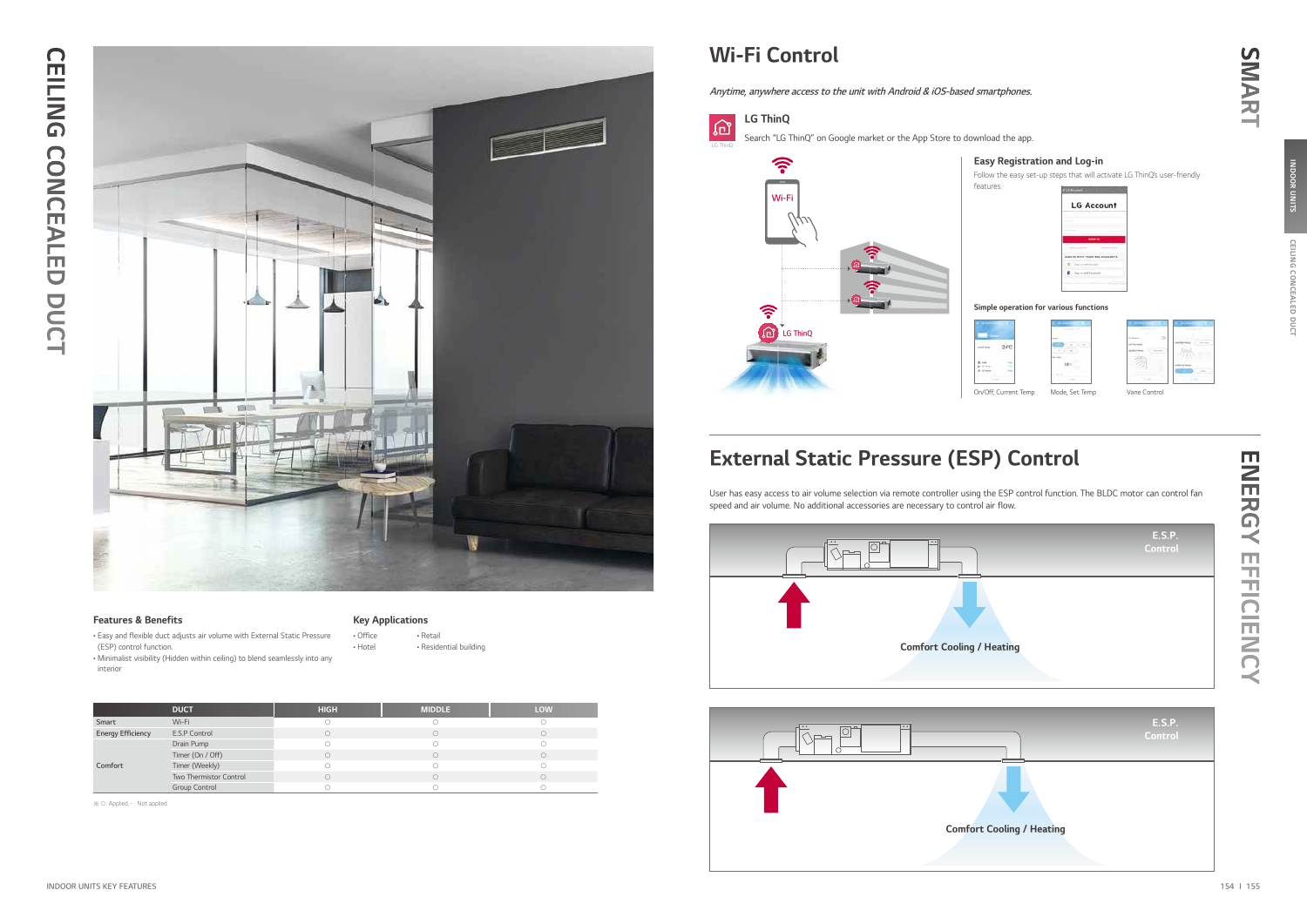# Static Pressure 11- Step Control

## Energy Monitoring



Depending on the installation environment, LG's ceiling concealed duct controls the static pressure with 11steps to provide maximized comfort to any environment.

## Multiple Room Operation

# Filter Alert

COMFORT

**COMFORT** 

Using a spiral duct (Embedded or flexible type) and stream chamber, it is possible to operate cooling / heating for several rooms simultaneously.

#### Remain Time Until Indoor Filter Cleaning + Alarm

Remain time until indoor filter cleaning 2,400hr.



| <b>COLOR</b> | Filter Sign      |  |                                    |
|--------------|------------------|--|------------------------------------|
|              |                  |  |                                    |
|              | Remain: 1729 Hr. |  | Premium wired<br>remote controller |

The alarm is activated when the filter needs to be cleaned, and the time remaining for cleaning is displayed on the screen.

**Millions** Total accumulated electric energy 3,977kWh

### Air intake at the rear or bottom



The alarm is activated when the filter needs to be cleaned, and the time remaining for cleaning is displayed on the screen.

#### Install Scene

Apply for multistory building







Woutdoor unit's accumulated electric energy / using rate of individual indoor unit + indoor unit's accumulated electric energy is displayed in wired remote controller, only when central controller, digital integrating elig



Total accumulated electric energy 595kWh

 $Q = 11.585 m$ 



controller

Accumulated electric energy of the indoor unit can be identified with wired remote control, as well as with the central controller. This function is an advantage for energy management.

### Flexible Installation

(Low Static Duct and Low Duct Slim Only)